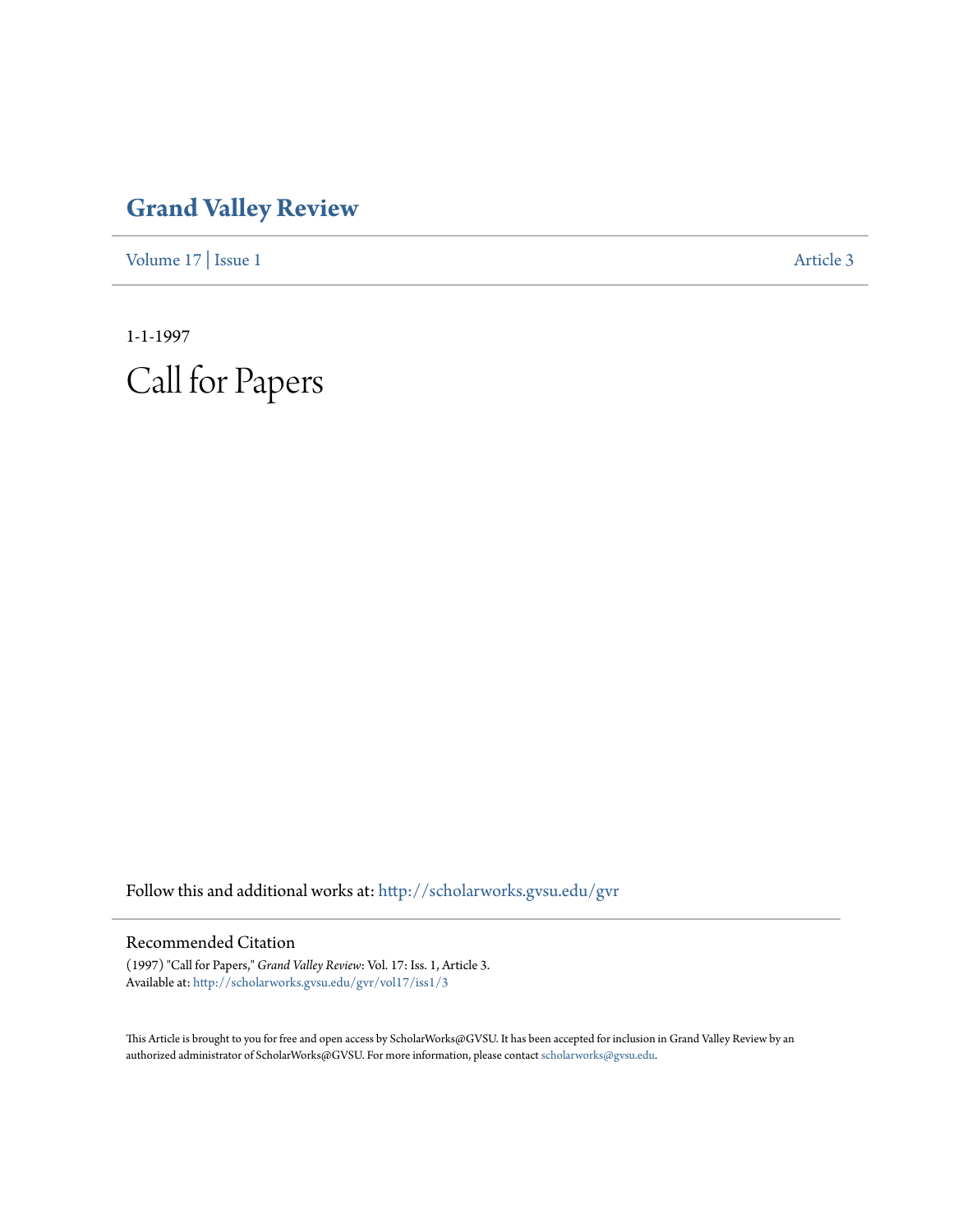## **Call for Papers**

Our Winter 1998 issue will reserve a special section for pieces on academic collaboration. There will be an interview with Richard Joanisse (Sociology) and David Bernstein (Psychology) concerning a collaborative teaching project of theirs. Another piece will feature a transcript of remarks on writing and screen-writing by Patrick Duncan during his visit to campus last winter. Other writing to be included in the next issue will be a translation of the *Hymn to Demeter* by Diane Rayor (English) and a talk presented by artist Kathy Muehlemann to the Grand Valley Classical Forum. If you have worked on a collaborative project with other faculty, staff, or students, we would like to hear from you.

Plans for special sections in future issues call for a Fall 1998 focus on Technology, and a Winter 1999 focus on responses to the Women's Commission or perhaps a section on the Women Scholars Faculty Forum. Another special section in a future issue may focus on grade inflation and academic standards at GVSU. We welcome your personal tales of woe or exhilaration as you have worked with technology, your thoughts on electronic media and communication, and your articles on including technology as part of your pedagogy.

Deadline for the Winter 1998 issue will be January 9. Please submit articles, poems, personal essays, fiction, or art to the Editor, 164 LHH. A diskette (in MS Word) along with the hard copy is much appreciated.